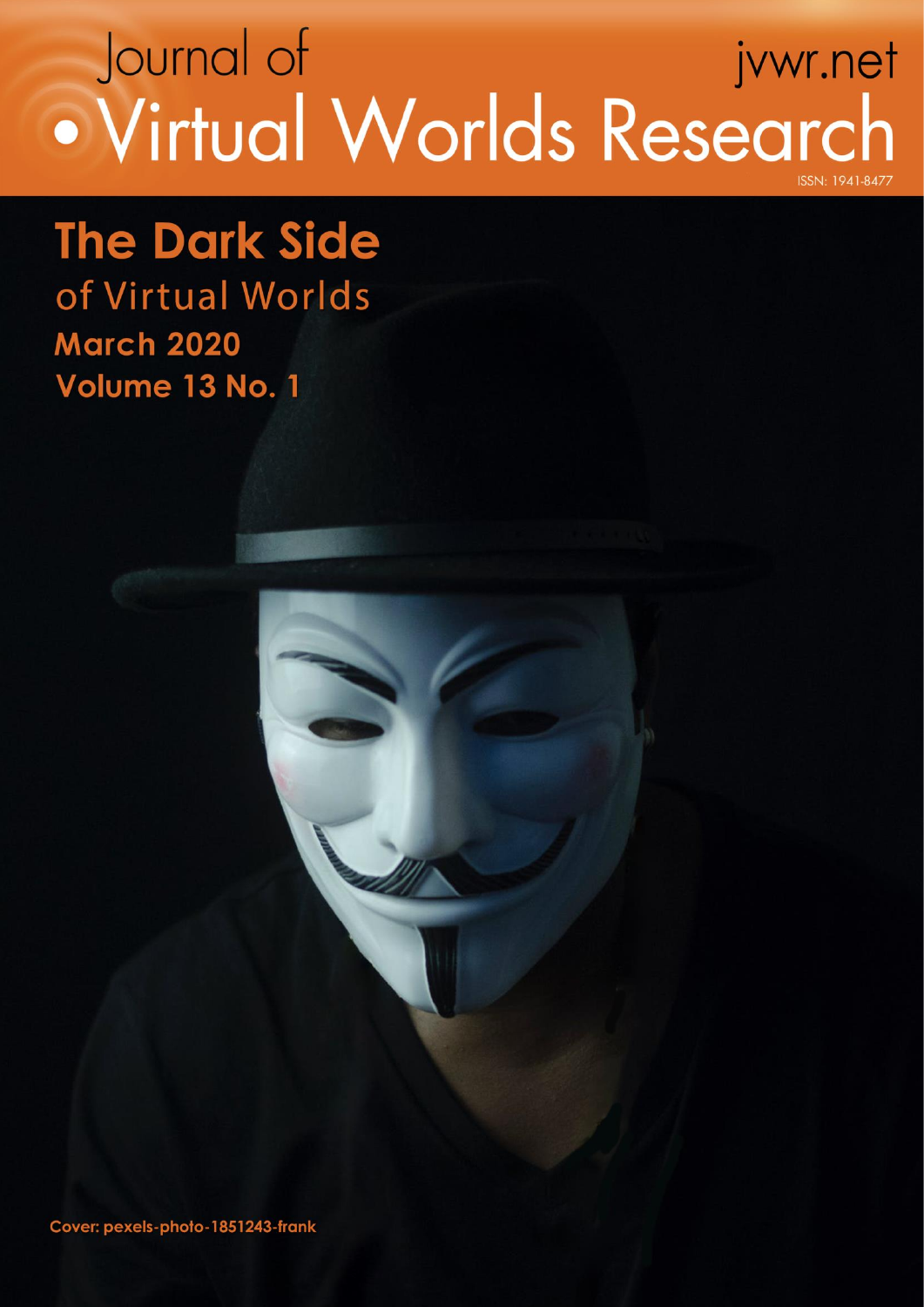## **Volume 13, Number 1**

# **The Dark Side of Virtual Worlds**

## **March 2020**

| <b>Editor In Chief</b> | <b>Yesha Sivan</b><br><b>CUHK Business School</b><br>The Chinese University of Hong Kong, HK |
|------------------------|----------------------------------------------------------------------------------------------|
| <b>Issue Editors</b>   | <b>Angie Cox (Prime)</b><br>Trident University International, Cypress, CA, USA               |
|                        | <b>Felipe Becker Nunes</b><br>Antonio Meneghetti College, Santa Maria, RS – Brazil           |
|                        | <b>Miao Feng</b><br>NORC at the University of Chicago, USA                                   |
|                        | <b>Oskar Milik</b><br>Northwood University, Midland, Michigan, U.S.A                         |

**Coordinating Editor Tzafnat Shpak**

Cover image: pexels-photo-1851243-frank



The JVWR is an academic journal. As such, it is dedicated to the open exchange of information. For this reason, JVWR is freely available to individuals and institutions. Copies of this journal or articles in this journal may be distributed for research or educational purposes only free of charge and without permission. However, the JVWR does not grant permission for use of any content in advertisements or advertising supplements or in any manner that would imply an endorsement of any product or service. All uses beyond research or educational purposes require the written permission of the JVWR. Authors who publish in the Journal of Virtual Worlds Research will release their articles under the Creative Commons Attribution No Derivative Works 3.0 United States (cc-by-nd) license. The Journal of Virtual Worlds Research is funded by its sponsors and contributions from readers, with main sponsorship by i8 Ventures.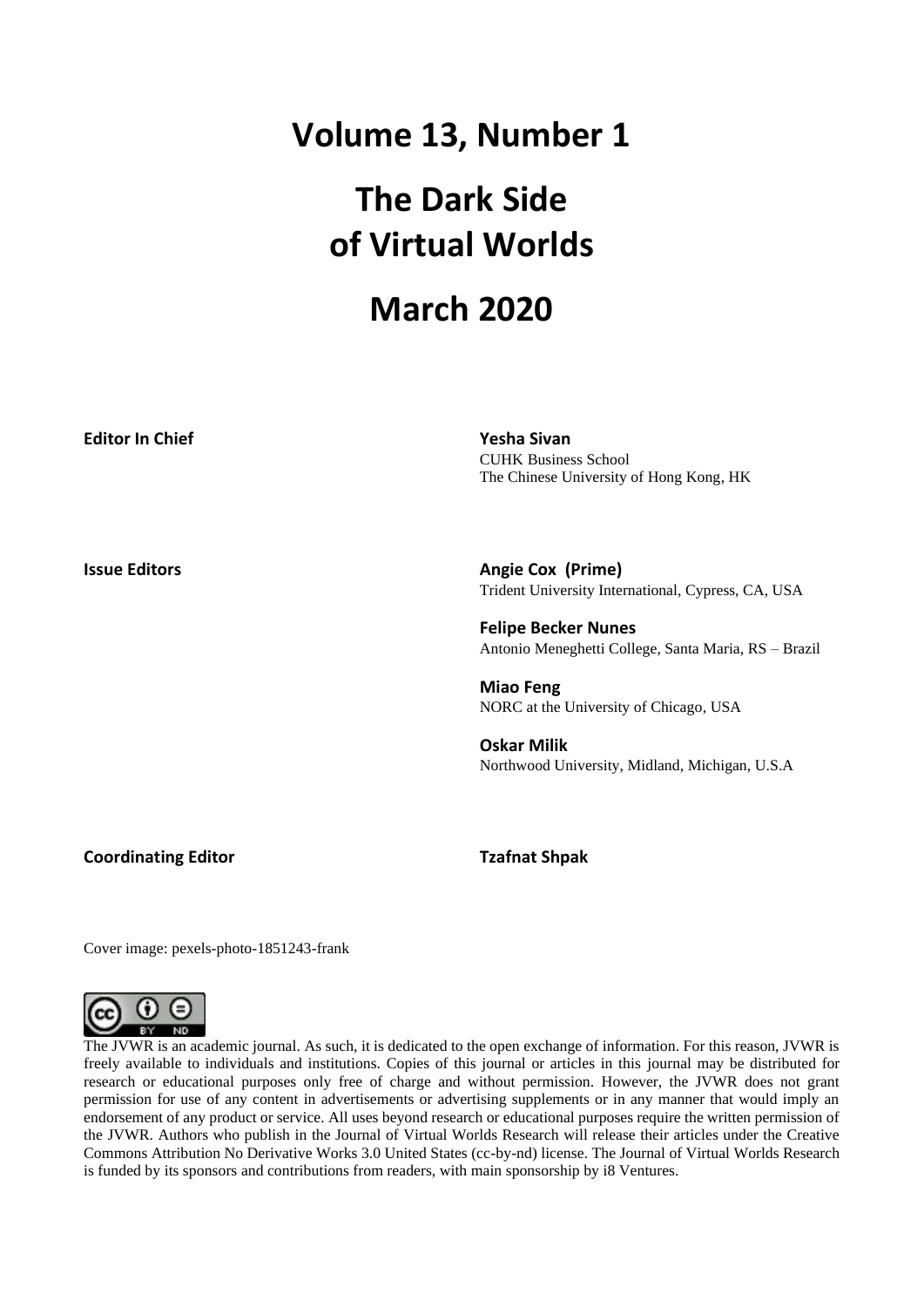# Journal of jvwr.net · Virtual Worlds Researd

**Volume 13, Number 1 The Dark Side of Virtual Worlds March 2020**

# **Artificial Beings Worthy of Moral Consideration in Virtual Environments: An Analysis of Ethical Viability**

**Stefano Gualeni** Institute of Games – University of Malta, Malta

#### **Abstract**

This article explores whether and under which circumstances it is ethically viable to include artificial beings worthy of moral consideration in virtual environments. In particular, the article focuses on virtual environments such as those in digital games and training simulations – interactive and persistent digital artifacts designed to fulfill specific purposes, such as entertainment, education, training, or persuasion.

The article introduces the criteria for moral consideration that serve as a framework for this analysis. Adopting this framework, the article tackles the question of whether including artificial intelligences that are entitled to moral consideration in virtual environments constitutes an immoral action on the part of human creators. To address this problem, the article draws on three conceptual lenses from the philosophical branch of ethics: the problem of parenthood and procreation, the question concerning the moral status of animals, and the classical problem of evil.

Using a thought experiment, the concluding section proposes a contractualist answer to the question posed in this article. The same section also emphasizes the potential need to reframe our understanding of the design of virtual environments and their future stakeholders.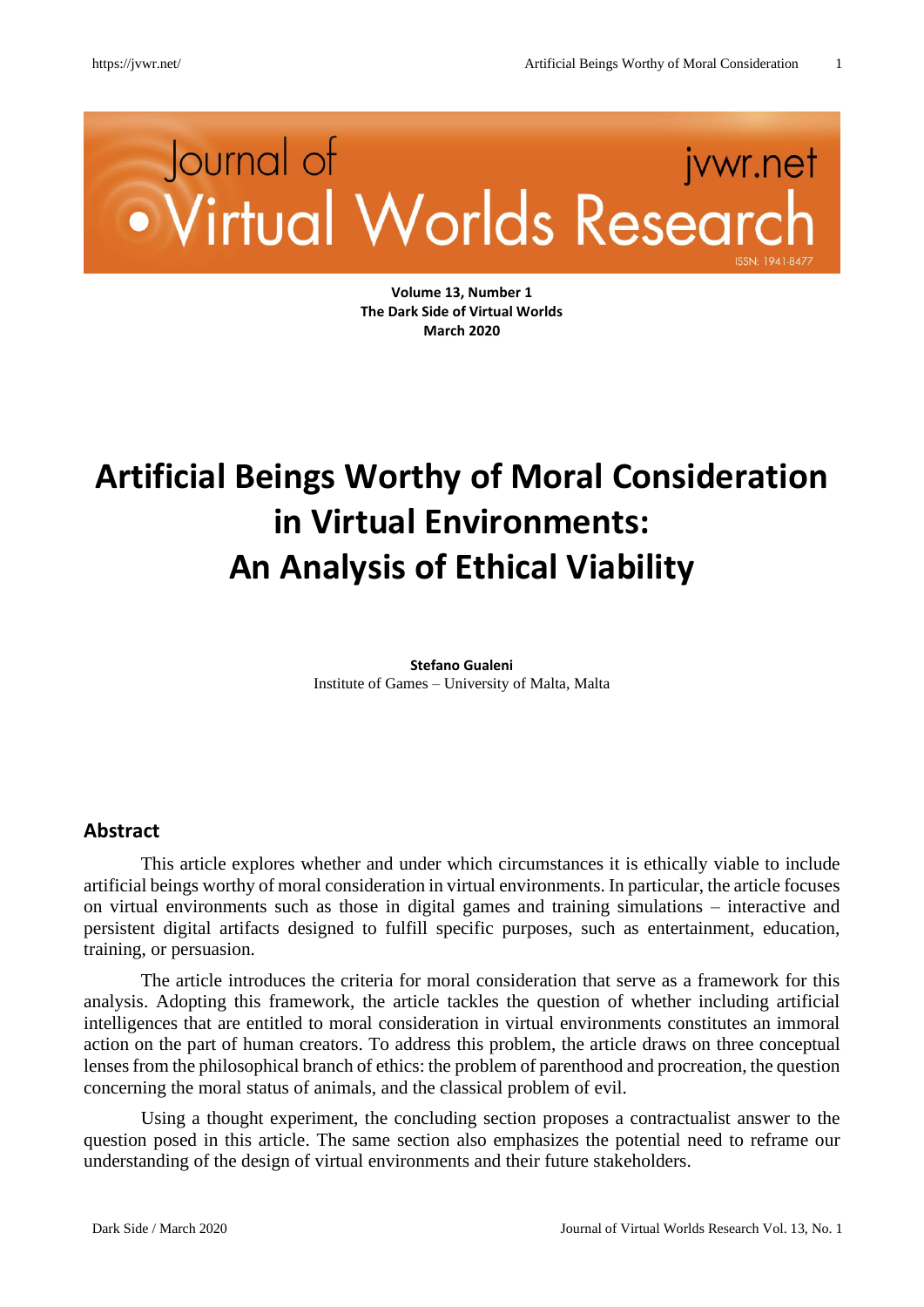#### **1. Introduction**

Who or what is entitled to moral consideration? The criteria for inclusion in a 'moral community' typically involve a broad and interconnected array of socio-cultural factors and, as such, the question of ethical relevance cannot be expected to be answered in a univocal or exhaustive manner. In the history of Western thought, criteria for ethical relevance have often relied on the detectable presence of certain cognitive and intellectual capabilities<sup>1</sup>. Criteria based on the ability to exhibit awareness and rationality, however, exclude specific groups of human beings from being considered morally relevant. Infants, severely mentally disabled people, individuals with Alzheimer's disease, and people in comas are often mentioned as problematic cases begging the question of how rational a rational being must be to be recognized as worthy of moral consideration (see Bostrom Bostrom & Yudkowsky 2014, p. 6; Neely 2014, p. 2).

Dissatisfied with inherently anthropocentric criteria based on cognitive and intellectual capabilities, thinkers such as Taylor (1996) and Singer (2002) have recommended using the principle of *sentience* to determine whether a being should be given moral consideration. Using sentience to establish moral inclusion would ultimately mean arguing that if something is capable of feeling pain or discomfort, it would be ethically wrong to cause that thing any amount of unnecessary suffering<sup>2</sup>.

With the objective of extending the applicability of such a sentience-based approach, this article adopts the idea that the necessary condition for moral relevance is not sentience per se, but rather having 'interests.' According to Basl's (2012, pp. 4–5) definition, for example, a being's interests "are those things the satisfaction of which contributes to its well-being." In her work on ethical analysis, Neely has proposed focusing on the specific interests expressed by an entity concerning preserving its own autonomy and bodily integrity, where the latter concept refers to the possibility of continuing one's existence undisturbed and unharmed. From this standpoint, she argues, suffering is a way of expressing (and detecting) those interests that are specific to biological beings (Neely 2014, p. 3).

At this juncture, it is important to point out that Neely does not precisely define what she means by 'autonomy.' In line with common use and the Greek etymology of the term, one can assume that she is referring to the capability for self-regulation – the condition of being free from external control or influence. As the concept of autonomy is central to the present work, it is desirable to frame the term in a way that is less implicit and nominal. I thus propose defining 'autonomy' not in terms of the absence of or liberation from limitations and interdictions, but as the possibility for an individual to determine and fashion himself or herself in relation to the limitations and interdictions that characterize being in a world (regardless of its actual or virtual constitution).

Following Neely, a being expressing interest in maintaining its autonomy and integrity will be used in this text as the basic criterion for worthiness for moral consideration. This decision was motivated by the greater inclusivity of this approach compared with other ways of assessing moral relevance. A second reason for adopting this interest-based criterion for moral inclusion is that, because this approach moves beyond a bio-centric conception of ethical relevance, it can be directly

<sup>&</sup>lt;sup>1</sup> As a case in point, Socratic ethics has frequently been characterized by scholars as 'intellectualist' because it treated questions and issues concerning ethics and virtue as matters of knowledge and self-knowledge. In Plato's writings, Socrates argued that only our rational faculties – not emotions or instincts – should determine our ethical decisions (Frede 2017). In the *Nicomachean Ethics*, Aristotle similarly claimed that, among living things, only humans are responsive to reason and that it is precisely because of these intellectual capabilities that humans can bypass or suppress emotions and pursue virtues (Aristotle 1999).

<sup>&</sup>lt;sup>2</sup> Here, 'unnecessary' is to be understood in relation to Singer's (2002) utilitarian position that there are situations in which the pursuit of the greater utility for the moral community can make the deliberate use of violence permissible.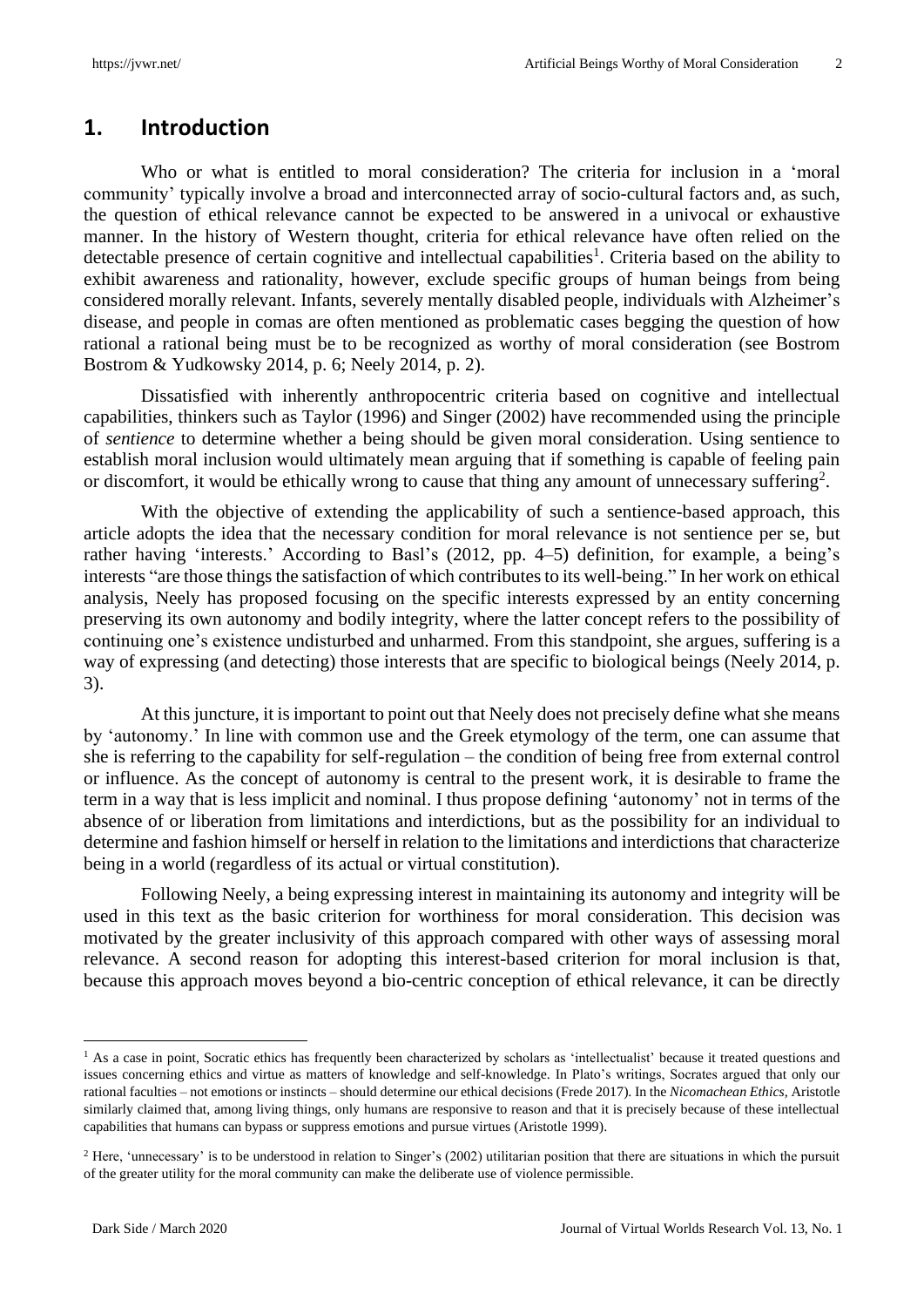applied in the ethical consideration of artificial intelligences<sup>3</sup>. From this standpoint, the concept of 'suffering,' which conventionally guides sentience-based approaches to ethics, can be replaced by the more inclusive notion of 'damage' (see Textbox).

In the case of artificial persons (that is, general artificial intelligences that can be considered worthy of ethical consideration), the very notion of a 'body' employed by Neely in her articulation of what constitutes interests becomes

'Damage' does not simply refer to physical harm or the impairment of certain functionalities. Rather, in this discussion, 'damage' indicates the disrespect of the bodily integrity and/or the independence of an autonomous moral agent. Certainly, an electric wheelchair or the battered laptop I am using to write this article cannot be considered either autonomous or moral because they lack psychological interests as well as the ability to formulate preferences and goals for themselves (see Basl 2012).

ambiguous and potentially exclusionary. Her approach could be made more inclusive and useful for the goals of the present inquiry by positing that worthiness for ethical consideration, requires, at minimum, that a being somehow expresses an interest in continuing to exist, regardless of whether or not they have a physical body.

### **2. On Evil and the Moral Consideration of Artificial Beings:**

Evil is generally defined as the most comprehensive expression of moral disapproval (Floridi & Sanders 2001, p. 55). Philosophical reasoning on ethics has traditionally distinguished two types of evil, namely 'moral evil' (ME) and 'natural evil' (NE).

- ME presupposes moral agents who, having sufficient information about a given situation, act autonomously and intentionally. In other words, ME represents the kind of disapproval that one can direct towards agents who can be considered morally responsible for their unethical actions.
- NE, in contrast, refers to the actions of non-autonomous agents, as in the case of natural disasters such as earthquakes or floods, for example. NE thus often indicates a kind of evil that arises independently of human intervention.

Floridi and Sanders (2001, 59) have observed that advancements in the development of science and technology are progressively blurring the boundaries between ME and NE:

[I]n advanced societies, people are confronted by visible and salient evils that are neither simply natural nor immediately moral: an innocent dies because the ambulance was delayed by the traffic; a computer-based monitor 'reboots' in the middle of surgery because its software is not fully compatible with other programs also in use, with the result that the patient is at increased risk during the reboot period.

Evil actions that involve both moral agents (e.g., ambulance drivers, surgeons) and nonmorally accountable agents (e.g., the traffic, the computer-based monitor) are difficult to categorize unambiguously in terms of the classical ME/NE separation. After all, the classical conceptualization of evil was developed in an era when technology was understood as a mere instrument for human practices, and moral concerns were framed solely in terms of human or divine responsibility. As the

<sup>&</sup>lt;sup>3</sup> In this article, the phrase 'artificial intelligences' refers to beings whose intelligence did not emerge spontaneously (i.e. without being designed and manufactured by human beings) or develop on an organic substrate. To be recognized as 'intelligent', artificial agents need to be generally intelligent, in the sense that their intelligence must not be task-specific (see Bostrom & & Yudkowsky 2014, pp. 3–6; Togelius & Yannakakis 2016).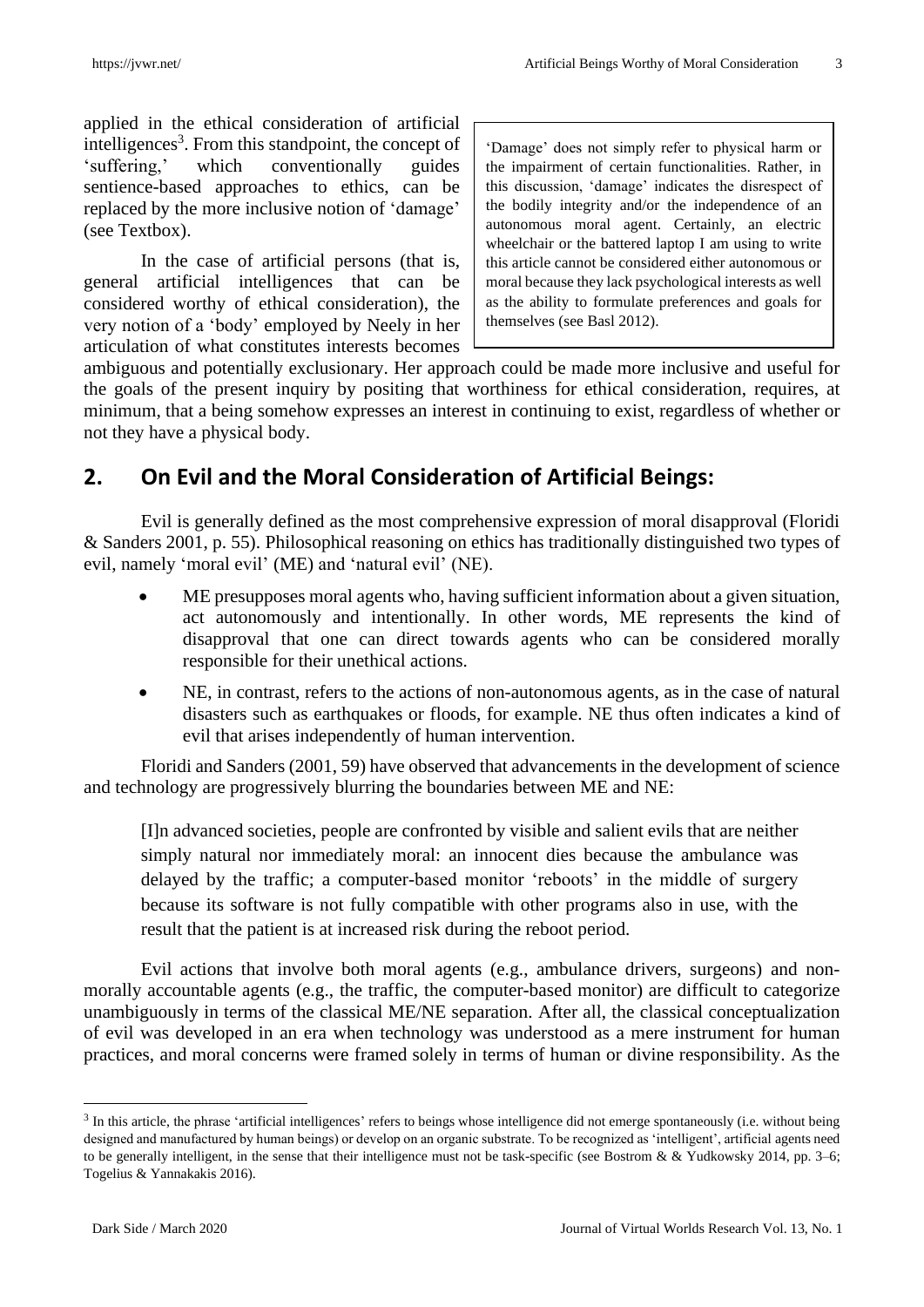above indeterminate situations described by Floridi and Sanders demonstrate, such conceptualization has become obsolete.

Notably, Floridi and Sanders (2001) implicitly limit their claims to evil actions that are actual (i.e., occurring in the actual world). More specifically, these authors conceptualize and exemplify moral agency in a way that refers to actions performed in the actual world (i.e., the world we share as biological organisms), meaning that their understanding of moral agency does not involve actions that are carried out within the virtual worlds of digital games, for example. Consequently, in their 2001 article, Floridi and Sanders do not address the specific kinds of behaviors and evils for which artificial intelligences in virtual worlds could be considered moral agents or understood as beings that are worthy of moral consideration. In a later essay ('On the morality of artificial agents'), Floridi and Sanders (2004) do discuss the possibility of artificial intelligences being entitled to ethical consideration; however, this discussion is cursory and instrumental to framing the moral accountability of human beings in their roles as users and designers of software.

The exclusive focus on the ethical stance of human agents in their relationship with digital media is symptomatic of what Bostrom and Yudkowsky (2014, p. 7) refer to as 'the wide agreement that current AI systems have no moral status.' As an example, Bostrom and Yudkowsky point out that, in our current stage of technical development, we customarily modify, copy, terminate, delete, and use artificial intelligences or parts of them without considering these actions as having moral implications.

The reflections presented in this article attempt to answer the question of whether and under which circumstances the use of artificial intelligences worthy of moral consideration in interactive virtual environments constitutes an evil act on the part of human beings. 'Virtual environments' can be understood as a particular kind of digital artifact (e.g., the operating theatre of a surgical simulation or a level in a digital game) that can be experientially engaged by any kind of agent as a world, that is to say both phenomenologically and existentially (see Vella & Gualeni 2019).

### **3. On Actual Evil in Virtual Environments**

In this section, I illustrate my argument through a thought experiment. In this speculative exercise, I ask the reader to imagine a situation in which artificial moral agents worthy of moral consideration are not only technologically accomplished, but already actively inhabit the virtual environments of digital games, training simulations, interactive archaeological reconstructions, and so forth. Assuming that general artificial intelligences entitled to moral consideration are technologically possible (see Footnote 3), is it morally viable to use these artificial beings in virtual worlds? In other words, is it an evil act for human beings to use artificial intelligences worthy of moral consideration in virtual environments designed exclusively to serve human goals (e.g., entertainment, education, persuasion, and training)?

As they are currently designed, the virtual environments of digital games and training simulations are characterized by the risk of causing damage to their artificial inhabitants. In the Western world, for instance, we use interactive digital models to familiarize ourselves with situations and procedures that are hazardous in the actual world. It is well established in the literature that, through the iterative manipulation of virtual scenarios, users can develop several forms of knowledge that can be partially or fully transferred to actual situations without damaging actual equipment or putting the welfare or the existence of other humans at risk (see Vella & Gualeni 2019, p. 125; Silcox 2019, p. 75). This refers, for instance, to digital simulations that allow users to experience the interactive performance of particularly difficult landing procedures for commercial airliners, or highrisk counter-terrorist operations, for example. In these virtual environments, artificial intelligences are, by design, limited in their agency and stunted in their autonomy for the sake of the intended experiential and didactic goals of the interactions.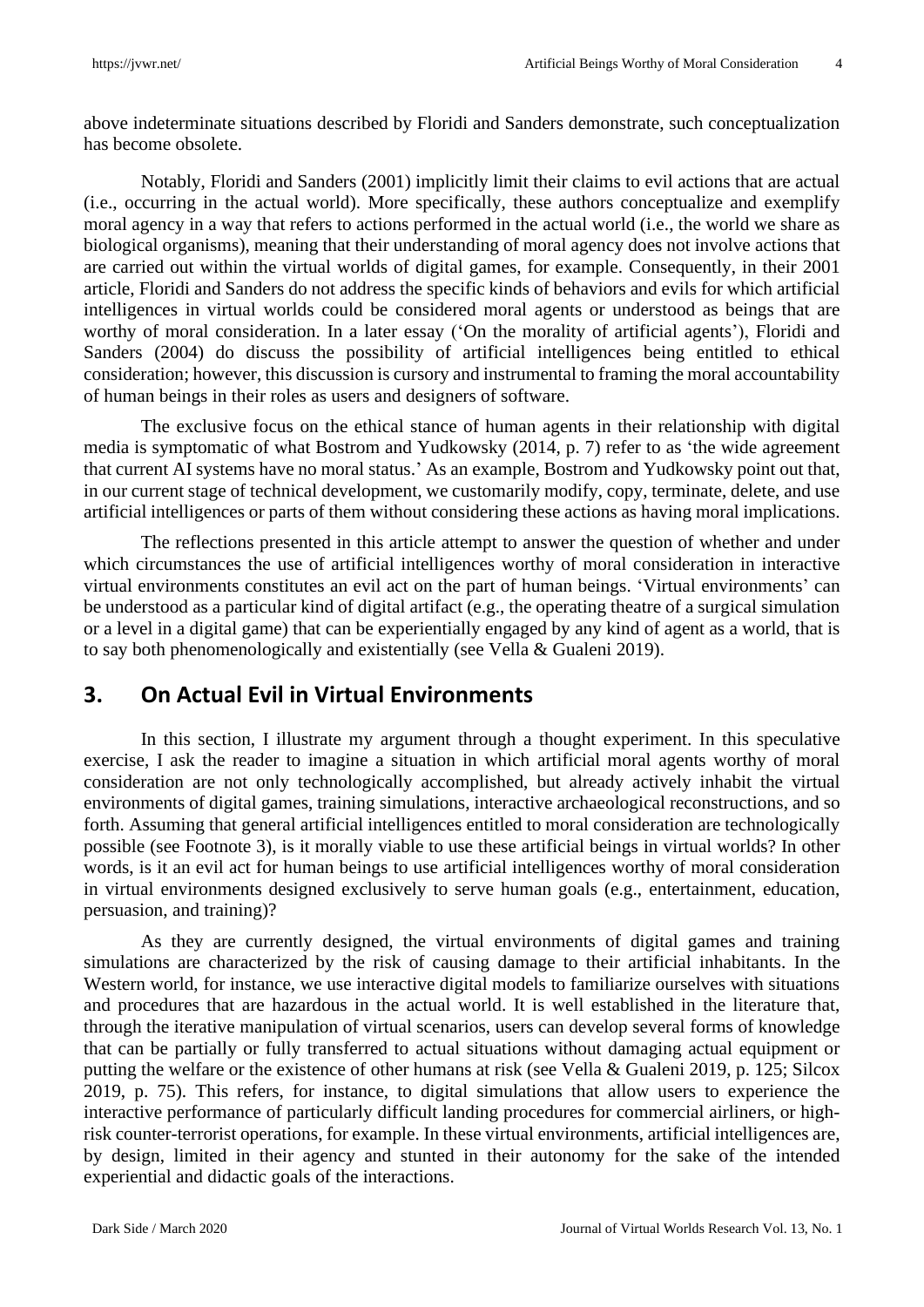At face value, it is clearly not morally acceptable to use violence against artificial intelligences that can be considered worthy of moral consideration; deliberately damaging or hurting such beings is, by definition, an immoral act. The examples outlined above can be considered extreme cases in which humans, as both creators and users, are already exerting violence directly and explicitly on artificial intelligences. Less obvious scenarios, where highly creative and competitive artificial moral agents are used in a non-violent digital gameworld intended for human enjoyment, can also be considered. Possible examples could include a digital game with rules analogous to tennis or pool. In the persistent gameworld of such digital games, artificial moral agents are forced to measure their skills against human players. Is it morally permissible, in that context, to limit how those general artificial intelligences can learn and perform for the purpose of making the experience of the game enjoyable for human players? Is it an act of evil to stunt the artificial agents' autonomy and aspirations to ensure that their skill levels remain comparable to those of the human players?

Shea (2017, p. 144) has hypothesized that artificial intelligences experiencing scenarios like those outlined above 'might find their lives to be worth living, at least in some minimal sense. Nevertheless, they might find the situation deeply dispiriting and frustrating'. On the basis of his observations, and as part of the overarching argument presented here, it is meaningful to question whether a developer who creates virtual environments that are structurally unfair to artificial moral agents can be considered morally responsible. Questions concerning the ethical viability of creating virtual environments that are systematically oppressive or unfair to some of their inhabitants have several analogies with existing scholarly themes and positions, some of which were examined by Shea (2017). Likewise, the question of whether it is moral to use artificial beings worthy of moral consideration in these environments can also be linked to existing conceptual perspectives. Three of these perspectives are particularly relevant to the main question posed in the present article:

- The theme of animal oppression and the moral status of non-human animals (Section 3.1);
- The ethical questions concerning parenthood and procreation (Section 3.2); and
- The classical problem of evil (Section 3.3).

## **3.1. Animal Oppression and the Moral Status of Non-Human Animals**

The subordination of non-human animals to the needs and desires of human beings is often referred to as 'speciesism,' a term coined by Ryder in the 1970s to denote an anthropocentric prejudice analogous to racism (Ryder 2000). In its most extreme form, speciesism excludes any species other than *Homo sapiens* from taking part in our moral circle. The actions and attitudes of speciesists are deemed biased because they lack moral justification for the preference and prioritization of the interests of human beings over those of other species (Gruen 2017).

For those who oppose speciesism, any action that fails to treat an animal as inherently worthy of moral consideration is ethically objectionable. According to the animal rights movement, for example, treating an animal as a means to some human end is immoral; using animals in circuses and experimenting on them in medical research are thus considered obvious examples of evil. The utilitarian position on animal rights, in contrast, argues that an animal's moral significance depends on the competing moral claims that are relevant in a given situation (Gruen 2017). This position, which is commonly associated with Singer (2002), asserts that, although the interests of all beings worthy of moral consideration are of equal importance, it is not necessarily morally wrong to violate or frustrate some of those interests. As such, a utilitarian position would not condemn *a priori* the possibility of restraining or exploiting artificial intelligences that are worthy of moral consideration, as the damage caused to these beings might be an acceptable price to pay for the achievement of wider – and more pressing – goals of the moral community.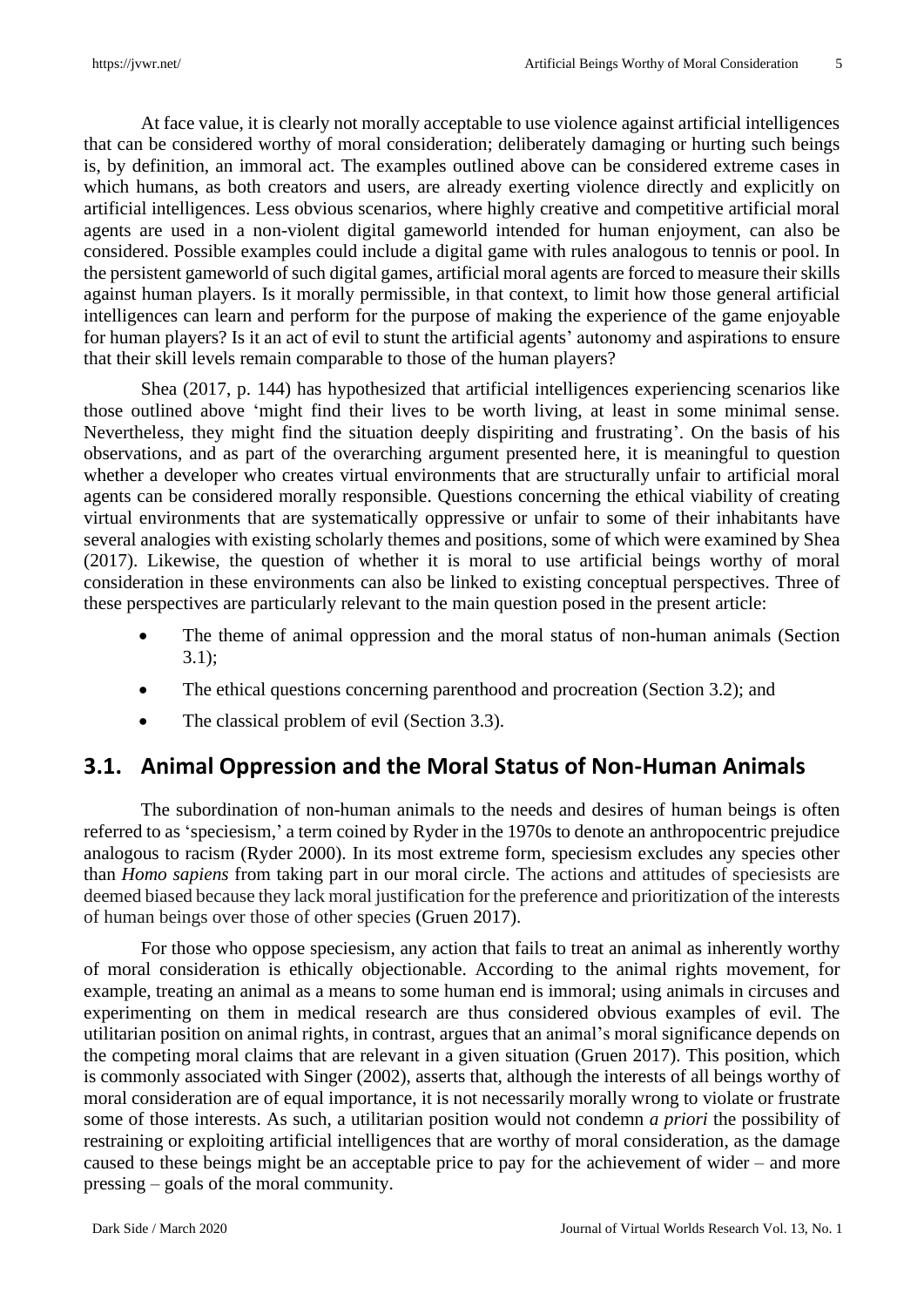Without attempting to provide a complete overview of the various questions and positions involved in the problem of the moral status of animals, I would like to highlight several conceptual similarities in the ethical problems involved in animal oppression and in the subjugation of artificial intelligences to human needs and preferences. Discussions of the moral status and autonomy of nonhuman animals resonate with the conversations currently taking place in the context of the ethics of artificial intelligence. In recent years, a growing body of theoretical literature has emerged on the personhood of non-human animals, especially non-human great apes, dolphins, and elephants, and the legal rights that should be accorded to them (see e.g., Cavalieri & Singer 1996; DeGrazia 1997; Ross 2019). Similarly, the nascent field of the ethics of artificial intelligence advocates for 'robot rights' and the fair treatment of artificial intelligences, leveraging a less anthropocentric understanding of moral significance (see e.g., Coeckelbergh 2010; Gunkel 2018).

Although several countries such as New Zealand, Germany, and Spain now grant certain rights to some non-human animals, to date, no legal steps have been taken to protect artificial beings that could be recognized as worthy of moral consideration. The ethics of artificial intelligence is a relative newcomer in discussions concerning morality beyond the immediate interests of human beings. Additionally, because of existing artificial beings' lack of sophistication, the general population may not yet deem it pressing or particularly intuitive to consider these beings worthy of ethical consideration. Nevertheless, many scholars and researchers consider it worthwhile to speculate on and prepare for the expansion of our moral circle in the direction of artificial beings. This drive is evident in recent publications proposing frameworks for personhood and ethical consideration that can include humans, non-human animals, embryos, and artificial intelligences (see e.g., Neely 2014; Kurki & Pietrzykowski 2017).

In sum, if we do not ascribe to an anthropocentric and utilitarian view on the matter, holding animals or general artificial intelligences captive and/or violating their autonomy by forcing them to take part in heteronomous activities is to be considered morally wrong.

### **3.2. Parenthood and Procreation**

Is it ethical to knowingly generate children who will be less well-off than children resulting from other decisions? Is it morally wrong for people to choose to reproduce when they have reason to believe that their children will live in a way that the potential parents deem sub-optimal? These questions concerning parenthood and procreation rely both on the parents being sufficiently wellinformed about certain states of affairs and on their understanding of what constitutes a 'good life.'

The biological process that generates a child can be recognized as, to some degree, analogous to the process of technologically developing a general artificial intelligence that is worthy of moral consideration (see the 'principle of ontogeny non-discrimination' in Bostrom 2011, pp. 6-7). Building on that premise, I argue that the decision to bring a child into the actual world and the decision to create an artificial being worthy of moral consideration in a virtual environment are both non-trivial ethical choices. From a moral standpoint, the creation of such a general artificial intelligence might even be more ethically problematic than becoming a parent: Software developers have a higher degree of control over their creations than parents have in human biological reproduction. As digital creators, software developers can make decisions concerning the production of both virtual environments and the artificial autonomous beings inhabiting these environments, whereas parents can, at best, play an active role in the production of the child.

Inspired by the framing of decisions regarding procreation in the context of classical ethics, this section focuses on whether the information one has about the well-being of hypothetical artificial beings that are worthy of moral consideration could ever make it ethically viable to use these beings in a persistent virtual environment designed to meet specific human needs and desires.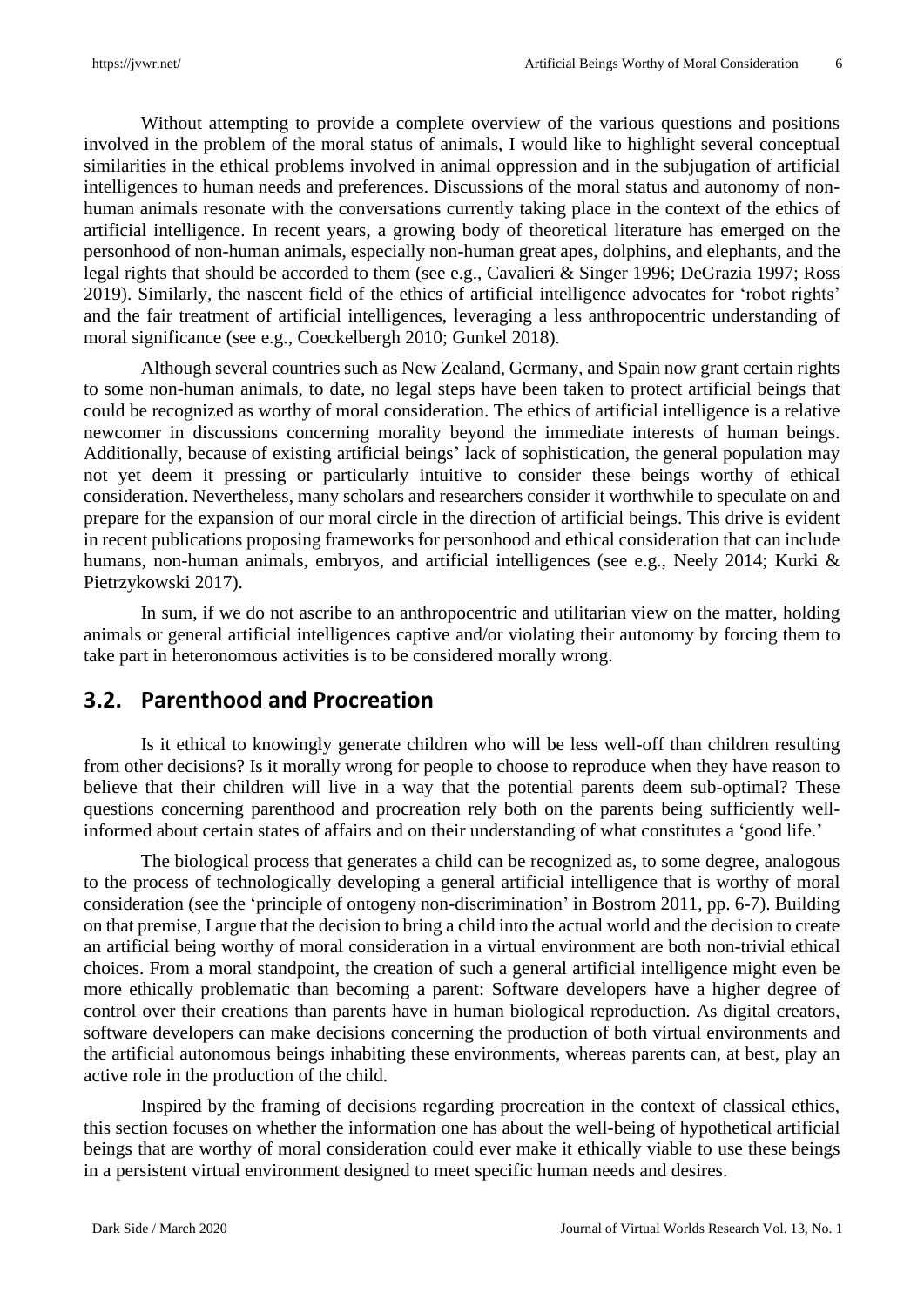In the context of the above example, it is reasonable to suppose that the human developers responsible for the creation of a tennis or pool digital gameworld have extensive knowledge about their creations. At a minimum, these developers are aware of whether using artificial intelligences in these specific persistent digital gameworlds will expose these artificial moral agents to direct acts of violence or to the risk of having their existence forcefully discontinued. By the same token, the developers are also cognizant that their creations will be bound to a virtual existence characterized by a large degree of dissatisfaction. Using these artificial intelligences in digital gameworlds and forcing them to repeat behavioral patterns can be recognized as a form of slavery that is not unlike the captivity suffered by, for example, circus animals (cfr. Section 3.1).

Shea (2017) described what is perhaps an even more problematic case of deliberate limitation of an artificial moral agent's autonomy. He observed that sections of a virtual environment are only activated when a user decides to visit them. Supposing this is the case for the virtual environments we are considering, then the artificial intelligences needed in a certain scenario or situation might also be forcefully activated, deactivated, or removed in response to the decisions of a human user (Shea 2017, p. 143).

Clearly, being held captive, being coerced into frustrating subservience, and having one's existence forcefully discontinued are not elements of anyone's definition of a 'good life.' On the contrary, some degree of autonomy is among the necessary preconditions for all classic philosophical understanding of a 'good life.' In a way that resonates with arguments against slavery and animal oppression, it must be concluded that it is not morally viable to use autonomous artificial intelligences in environments where, by design, their autonomy will largely be suppressed.

Although this conclusion appears obvious, it must be acknowledged that there are several exceptions to this point. For example, following a Millsian approach<sup>4</sup>, one could argue that it would not be immoral to limit the autonomy of agents who behave in ways that may cause damage to themselves or to other morally relevant beings (e.g., imprisoning a convicted felon or putting a dog on a leash in public). Another potential exception to the moral impermissibility of limiting the autonomy of artificial moral agents is reflected in the following question: Would it be morally wrong to act against the welfare of artificial moral agents or to systematically limit their autonomy if these artificial intelligences were programmed not to feel dissatisfied with this practice, or even to masochistically enjoy this kind of heterotelic imposition? (See also Neely 2014, p. 2 and Shea 2017, p. 143). I argue that this question is only problematic at first glance, because the limitation of autonomy outlined above is more comparable to a lobotomy than to, for instance, a vaccination. In other words, instead of being a way to preserve an agent's long-term well-being and fulfill their interest in self-preservation, such a limitation of autonomy would be an imposition of constraints on the artificial intelligences' potential to fully express their autotelic interests and to experience a vast spectrum of existential situations. I consider this limitation incompatible with what could be considered 'moral design' from the developer's point of view<sup>5</sup>.

<sup>4</sup> Here, we are referring here to John Stuart Mill's understanding of paternalism within a liberal framework for ethics. For more information, see his 1859 essay *On Liberty* (Mill, 1991).

<sup>5</sup> At this point, it may be useful to recall Aldous Huxley's 1932 novel *Brave New World*, in which one of the central themes is the question of whether it is preferable to be happy or autonomous. Specifically, we could ask under which conditions it would be morally viable to produce citizens in the 'epsilon class' found in Huxley's fictional world. This class of human beings was deprived of oxygen during their artificial gestation, keeping their mental capabilities to a minimum functioning level so that they would not be frustrated by the monotonous labour required of them as adults.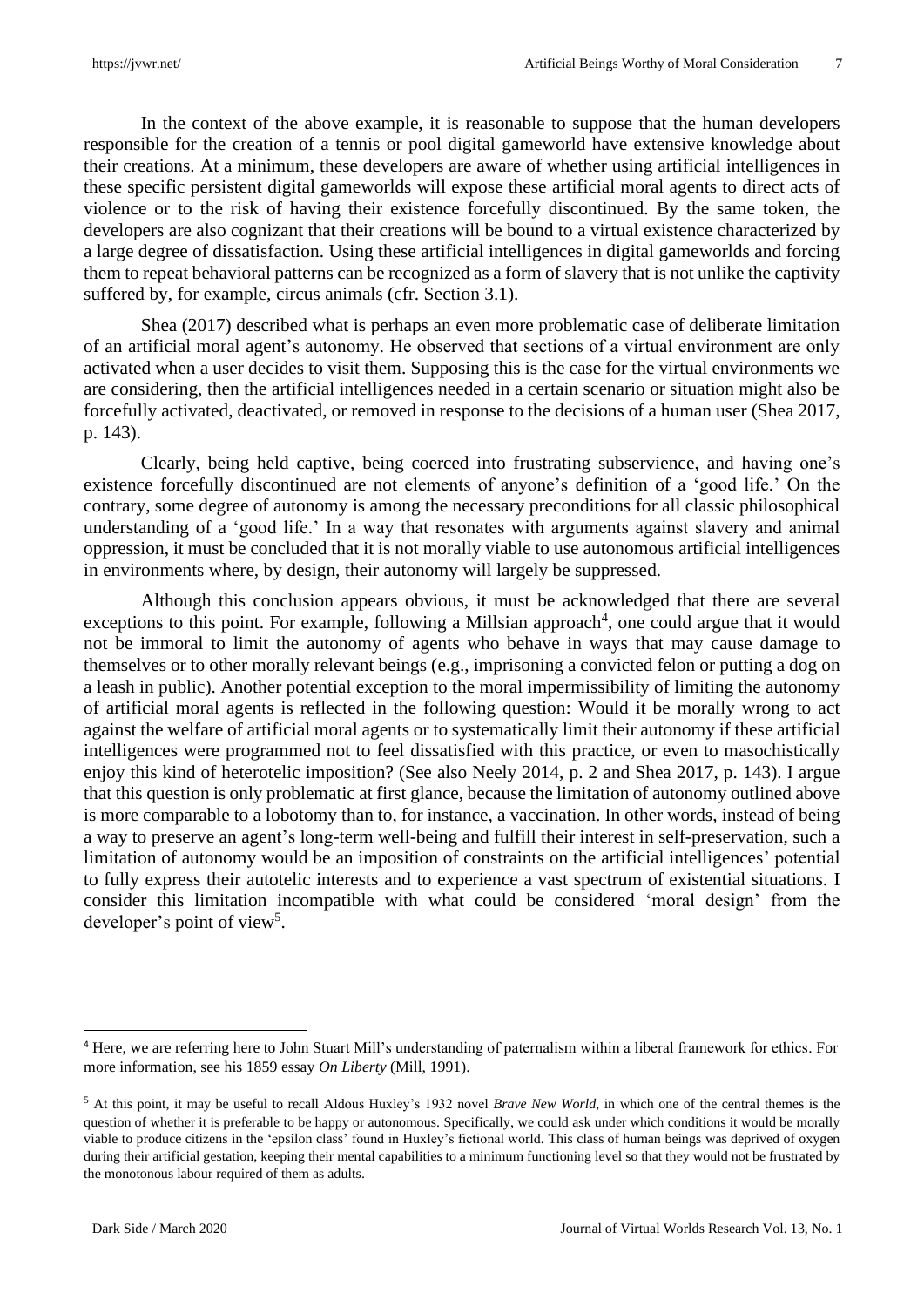#### **3.3. The Classical Problem of Evil**

The kinds of behaviors that are expected and encouraged in most contemporary virtual environments raise significant ethical concerns. The ubiquity of violence and the lack of nuance in the ethical choices afforded to the player are only some of the most evident moral problems characterizing contemporary digital game production. Additionally, as discussed specifically in Section 3.2, even supposing that the user's behavior in a certain virtual environment is completely moral, there are still ethical dilemmas inherent in the inclusion of artificial intelligences worthy of moral consideration in virtual environments. This is because all virtual environments created to serve human purposes will inevitably lead to significant damage and frustration for the artificial moral agents that inhabit them. From the hypothetical perspective of these artificial moral agents and in analogy with the classical 'problem of evil', whoever created the environment that these beingsinhabit can be considered morally responsible for the systemic and widespread suffering that they endure.

Several analogies can be drawn between the question motivating this article and religious approaches to the problem of evil. Clearly, there are many important differences between the roles and possibilities of human creators and those of a divine demiurge. First, despite having the capability to create artificial, experiential worlds and maintaining considerable control over their digital media creations, humans are neither omnipotent nor omniscient. Their knowledge about the technologies they use is always incomplete and in progress, as are the ways in which individuals and societies use and attribute meaning to technological creations. This means that, even when human developers are motivated by benevolent intentions in creating virtual environments, their lack of foresight and their inherently limited technical capabilities make it impossible for them to envisage virtual experiences that are completely free of potential sources of damage or even environments that systemically optimize the well-being of the moral agents that inhabit them.

With these differences in mind, a version of the classical problem of evil that is specific to human beings as creators of virtual environments can be formulated.

- a. All virtual environments created for human purposes will lead to significant damage and frustration for the artificial moral agents worthy of moral consideration that inhabit them.
- b. It is morally wrong to create virtual environments that potentially cause damage and frustration when one has the power and the knowledge to create environments that reduce these effects.
- c. Developers are capable of reducing the damage and frustration caused by the virtual environments they create, for example, by creating environments that do not include artificial moral agents worthy of moral consideration.
- d. It is morally wrong to use artificial moral agents in virtual environments that would cause these agents damage and frustration.

We are once again confronted with the idea that, if we are willing to adopt a sufficiently wide conceptualization of a moral community, including artificial intelligences in virtual environments that are exclusively designed for human uses and goals would not be morally permissible.

#### **4. Conclusions**

From the perspectives offered by the three conceptual lenses on ethics discussed in Section 3, there does not seem to be a way for humans to design and develop virtual environments that are not – or even that are not systematically – evil *vis-à-vis* the artificial moral agents that inhabit them. In this final section, I propose several potential characteristics for virtual environments that would enable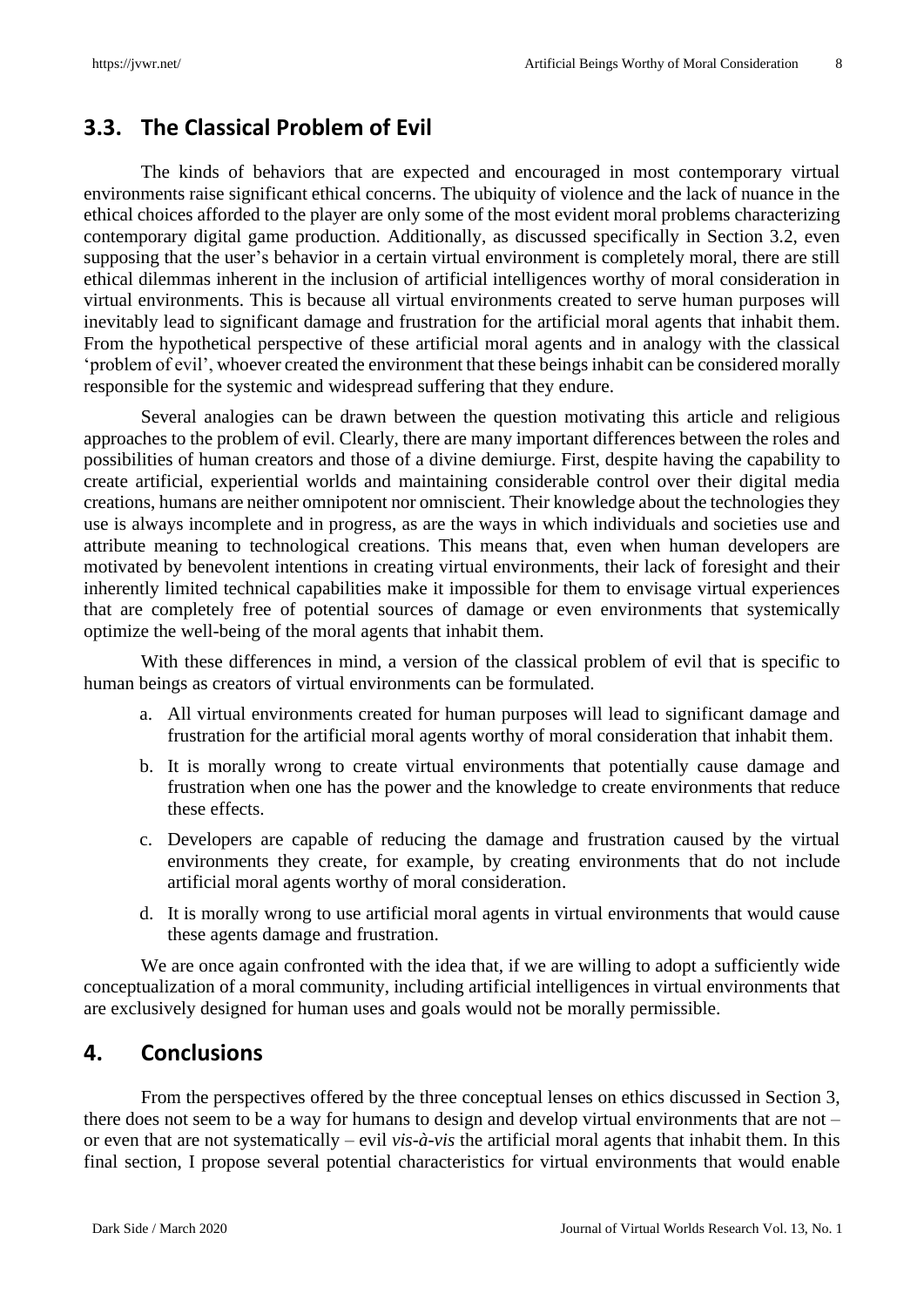them to meet the needs of human users and respect the autonomy of artificial beings that are recognized as worthy of moral consideration.

In the introduction to this article, 'autonomy' was defined as the possibility for an individual to shape himself or herself in relation to the limitations and interdictions that characterize being in a world, an understanding tied to the existential conception of freedom articulated by Sartre (1966) in *Being and Nothingness*. This understanding of autonomy serves to defend divine providence in view of the existence of evil, attributing the responsibility for evil actions to moral agents themselves rather than to their heavenly creator. This definition of autonomy also accounts for the (artificial or biological) agent's potential to decide to take part in or to withdraw from a world; Camus (1955, p. 3) framed this fundamental aspect of existential freedom as follows in the well-known opening of his *The Myth of Sisyphus*: '[t]here is only one really serious philosophical question, and that is suicide'.

The framing of autonomy adopted in this article is crucial for its final point. Until now, I have discussed the moral impermissibility of including artificial beings worthy of moral consideration in virtual environments exclusively from the point of view of the human developers. Would this use of artificial intelligences still be ethically impermissible if they were given the possibility to autonomously decide whether to take part in specific virtual environments and when to abandon them? In this scenario, artificial intelligences could be presented with epistemic access to the information and characteristics of each virtual environment in which they could take part, as well as details concerning the activities expected to take place within these environments. Thus, the artificial intelligences would not be heteronomously forced into a condition of slavery; instead, they would be allowed to act in virtual environments with levels of knowledge and autonomy comparable to those of human users. In this hypothetical situation, autonomous artificial intelligences would relate to virtual environments not only as moral agents but effectively as existential subjects (see Vella & Gualeni 2019). Following this speculative trajectory, the only possible positive answer to the question regarding the ethical viability of using artificial intelligences worthy of moral consideration in virtual worlds relies upon granting these artificial moral agents a wider, existential kind of autonomy in virtual environments.

As a possible answer to the question of under which circumstances it would it be morally viable to include beings worthy of moral consideration in a virtual environment, I propose a variation of 'contractualism,' a form of moral reasoning based on a contract or agreement among the autonomous moral agents involved in a certain situation or activity<sup>6</sup>. This solution could perhaps be seen as downplaying the ethical responsibility of the creators of digital games and training simulations. This observation notwithstanding, I believe that, through their design decisions in the virtual environments they create, developers can – and likely should – be held accountable for enabling, facilitating, or directly causing the beings inhabiting these virtual environments to experience damage and frustration. In classical terms, these developers would be deemed responsible for all NEs in the virtual environments they create. Ethical practices, however, are not simply or exclusively a matter of direct agency: Actions and behaviors are always invited, mediated, discouraged, delegated, and modified by our technological devices and systems (see Verbeek 2011; Gualeni 2015). In view of these observations, we should consider the designers' responsibilities and how their ethical and ideological positions translate (consciously or less so) into material affordances and teleologies in discussions of various types of moral scenarios.

<sup>&</sup>lt;sup>6</sup> It is relevant to emphasize that a contractualist stance is fundamentally dependent on the notion of 'moral personhood' and that this perspective recognizes an equal moral ground for all the moral persons participating in the agreement. Unlike the utilitarian position briefly outlined in this text, however, contractualism does not claim that there is only one rational attitude regarding value.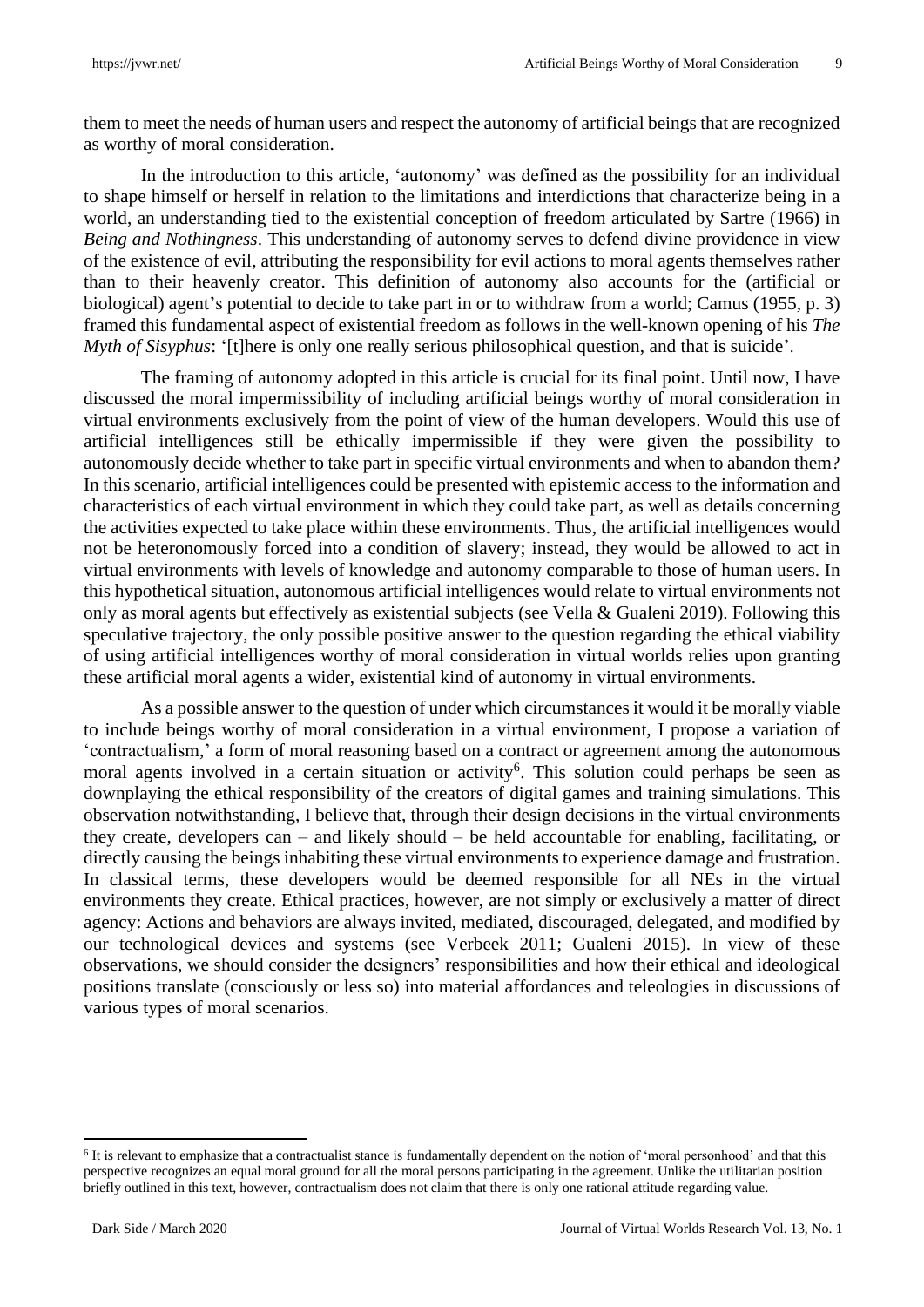#### **References**

- Aristotle (1999). *Nicomachean ethics* (W. D. Ross Trans.). Kitchener, ON: Batoche Books (Original work published ca. 350 B.C.E.).
- Basl, J. (2012). Machines as moral patients we shouldn't care about (yet): The interests and welfare of current machines. In Gunkel, D. J., Bryson, J. J., & Torrance (eds.). *Proceedings of the AISB/IACAP World Congress 2012: The Machine Question: AI, Ethics and Moral Responsibility*. Birmingham, UK.
- Bostrom, N. & Yudkowsky, E. (2014). The ethics of artificial intelligence. *The Cambridge handbook of artificial intelligence*, *1*, 316-334.
- Camus, A. (1955). *The myth of Sisyphus and other essays*. New York, NY: Alfred A. Knopf.
- Cavalieri, P. & Singer, P. (Eds.) (1996). *The great ape project: Equality beyond humanity*. New York, NY: Macmillan Publishers.
- Coeckelbergh, M. (2010). Robot rights? Towards a social-relational justification of moral consideration. *Ethics and information technology*, *12*(3), 209-221.
- DeGrazia, D. (1997). Great apes, dolphins, and the concept of personhood. *The Southern Journal of Philosophy*, *35*(3), 301-320.
- Floridi, L. & Sanders, J. W. (2004). On the morality of artificial agents. *Minds and Machines*, *14*(3), 349-379.
- Floridi, L. & Sanders, J. W. (2001). Artificial evil and the foundation of computer ethics. *Ethics and Information Technology*, *3* (1), 55-66.
- Frede, D. (2017, 6 December). Plato's Ethics: An overview. *The Stanford Encyclopedia of Philosophy Archive* (Winter 2017 Edition). Retrieved from <https://plato.stanford.edu/archives/win2017/entries/plato-ethics>
- Gruen, L. (2017, 23 August). The moral status of animals. *The Stanford Encyclopedia of Philosophy* (Fall 2017 Edition). Retrieved [https://plato.stanford.edu/archives/fall2017/entries/moral](https://plato.stanford.edu/archives/fall2017/entries/moral-animal/)[animal/](https://plato.stanford.edu/archives/fall2017/entries/moral-animal/)
- Gualeni, S. (2015). *Virtual worlds as philosophical tools*. Basingstoke, UK: Palgrave Macmillan.
- Gunkel, D. J. (2018). *Robot rights*. Cambridge, MA: The MIT Press.

Huxley, A. (2008). *Brave new world*. Stuttgart, Germany: Ernst Klett Sprachen.

Kurki, V. A., & Pietrzykowski, T. (eds.) (2017). *Legal personhood: Animals, artificial intelligence and the unborn*. New York, NY: Springer.

Mill, J. S. (1991). On liberty. In J. Gray, (ed.), *John Stuart Mill: On Liberty and Other Essays*. Oxford, UK: Oxford University Press. (Original work published 1859).

- Neely, E. L. (2014). Machines and the moral community. *Philosophy & Technology*, *27*(1), 97-111.
- Ross, D. (2019). Consciousness, language, and the possibility of non-human personhood: reflections on elephants. *Journal of Consciousness Studies*, *26*(3-4), 227-251.
- Ryder, R. D. (2000). *Animal revolution: Changing attitudes towards speciesism*. Oxford, UK: Berg Publishers.
- Sartre, J. P. (1966). *Being and nothingness*. (H. E. Barnes Trans.). New York, NY: Washington Square Press.